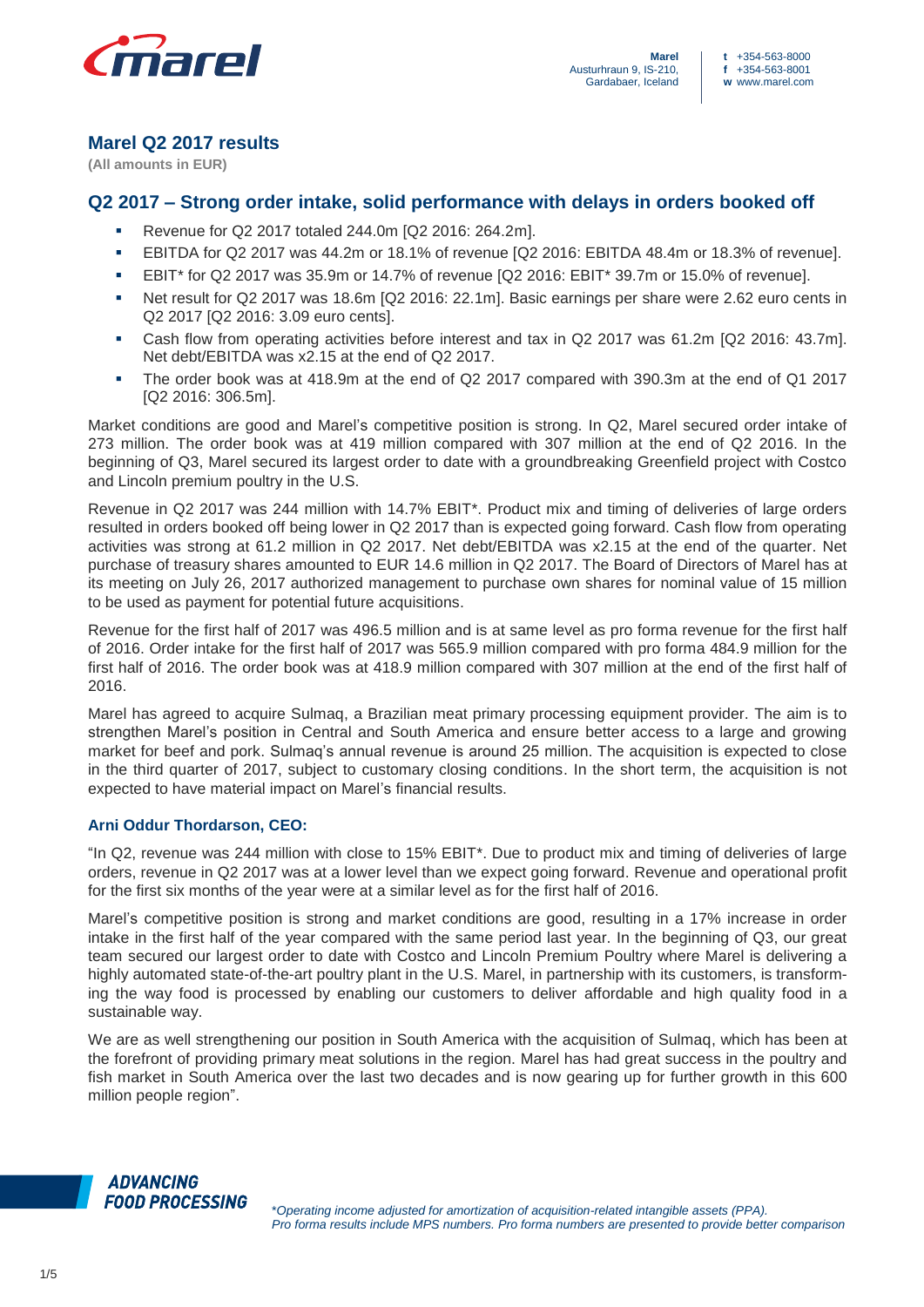

| Key figures from Marel's operations in thousands of EUR                |          |                 |        |          |           |        |  |
|------------------------------------------------------------------------|----------|-----------------|--------|----------|-----------|--------|--|
|                                                                        | Quarter2 | Quarter2 Change |        | Quarter2 | Quarter2  | Change |  |
| Proforma figures <sup>1)</sup>                                         | 2017     | 2016            | in %   | 2017 YTD | 2016 YTD  | in %   |  |
|                                                                        |          |                 |        |          |           |        |  |
| Revenues                                                               | 244.019  | 264.208         | (7.6)  | 496.483  | 498,129   | (0.3)  |  |
| Gross profit                                                           | 96,420   | 109,199         | (11.7) | 195,863  | 209,352   | (6.4)  |  |
| Gross profit as a % of Revenues                                        | 39.5     | 41.3            |        | 39.5     | 42.0      |        |  |
| Adjusted result from operations (EBIT) <sup>2)</sup>                   | 35,934   | 39,749          | (9.6)  | 73,623   | 74,990    | (1.8)  |  |
| Adjusted EBIT as a % of Revenues <sup>2)</sup>                         | 14.7     | 15.0            |        | 14.8     | 15.1      |        |  |
| <b>EBITDA</b>                                                          | 44.218   | 48,379          | (8.6)  | 90,173   | 90,866    | (0.8)  |  |
| EBITDA as a % of Revenues                                              | 18.1     | 18.3            |        | 18.2     | 18.2      |        |  |
| Adjustment for amortization of acquisition-related (in)tangible assets | (6,310)  | (6, 587)        |        | (12,526) | (11, 134) |        |  |
| Result from operations (EBIT)                                          | 29,624   | 33,162          | (10.7) | 61,097   | 63,856    | (4.3)  |  |
| EBIT as a % of Revenues                                                | 12.1     | 12.6            |        | 12.3     | 12.8      |        |  |
| <b>Orders Received</b>                                                 | 272,676  | 230,766         | 18.2   | 565,864  | 484,846   | 16.7   |  |
| Order Book                                                             |          |                 |        | 418,907  | 306,507   | 36.7   |  |

1) Proforma figures include MPS for the full first quarter in 2016.

<sup>2)</sup> Operating income adjusted for amortization of acquisition-related (in)tangible assets (PPA)

|                                                                        | Quarter2 | Quarter2 Change |        | Quarter2  | Quarter2 Change |       |
|------------------------------------------------------------------------|----------|-----------------|--------|-----------|-----------------|-------|
| As per financial statements                                            | 2017     | 2016            | in %   | 2017 YTD  | 2016 YTD        | in %  |
|                                                                        |          |                 |        |           |                 |       |
| Revenues                                                               | 244.019  | 264,208         | (7.6)  | 496,483   | 484,839         | 2.4   |
| Gross profit                                                           | 96,420   | 109,199         | (11.7) | 195,863   | 201,806         | (2.9) |
| Gross profit as a % of Revenues                                        | 39.5     | 41.3            |        | 39.5      | 41.6            |       |
| Adjusted result from operations (EBIT) <sup>2)</sup>                   | 35,934   | 39,749          | (9.6)  | 73,623    | 70,872          | 3.9   |
| Adjusted EBIT as a % of Revenues <sup>2)</sup>                         | 14.7     | 15.0            |        | 14.8      | 14.6            |       |
| <b>EBITDA</b>                                                          | 44,218   | 48,379          | (8.6)  | 90,173    | 86,564          | 4.2   |
| EBITDA as a % of Revenues                                              | 18.1     | 18.3            |        | 18.2      | 17.9            |       |
| Adjustment for amortization of acquisition-related (in)tangible assets | (6,310)  | (6, 587)        |        | (12, 526) | (11, 134)       |       |
| Result from operations (EBIT)                                          | 29,624   | 33,162          | (10.7) | 61,097    | 59,738          | 2.3   |
| EBIT as a % of Revenues                                                | 12.1     | 12.6            |        | 12.3      | 12.3            |       |
| Net result                                                             | 18,638   | 22,128          | (15.8) | 39,985    | 35,880          | 11.4  |
| Net result as a % of revenues                                          | 7.6      | 8.4             |        | 8.1       | 7.4             |       |
| <b>Orders Received</b>                                                 | 272,676  | 230,766         | 18.2   | 565,864   | 478,146         | 18.3  |
| Order Book                                                             |          |                 |        | 418,907   | 306,507         | 36.7  |

 $2)$  Operating income adjusted for amortization of acquisition-related (in)tangible assets (PPA)

| <b>Cash flows</b>                                               | 2017      | Quarter2 Quarter2<br>2016 | Quarter <sub>2</sub><br>2017 YTD | Quarter <sub>2</sub><br>2016 YTD |  |
|-----------------------------------------------------------------|-----------|---------------------------|----------------------------------|----------------------------------|--|
|                                                                 |           |                           |                                  |                                  |  |
| Cash generated from operating activities, before interest & tax | 61,203    | 43,708                    | 99,110                           | 71,594                           |  |
|                                                                 |           |                           |                                  |                                  |  |
| Net cash from operating activities                              | 44.877    | 37.441                    | 77.594                           | 43,776                           |  |
| <b>Investing activities</b>                                     | (15,667)  | (11,600)                  | (25, 444)                        | (386, 119)                       |  |
| Financing activities                                            | (30, 797) | (36, 892)                 | (68, 585)                        | 269,858                          |  |
| Net cash flow                                                   | (1,587)   | (11,051)                  | (16, 435)                        | (72, 485)                        |  |
|                                                                 |           |                           |                                  |                                  |  |

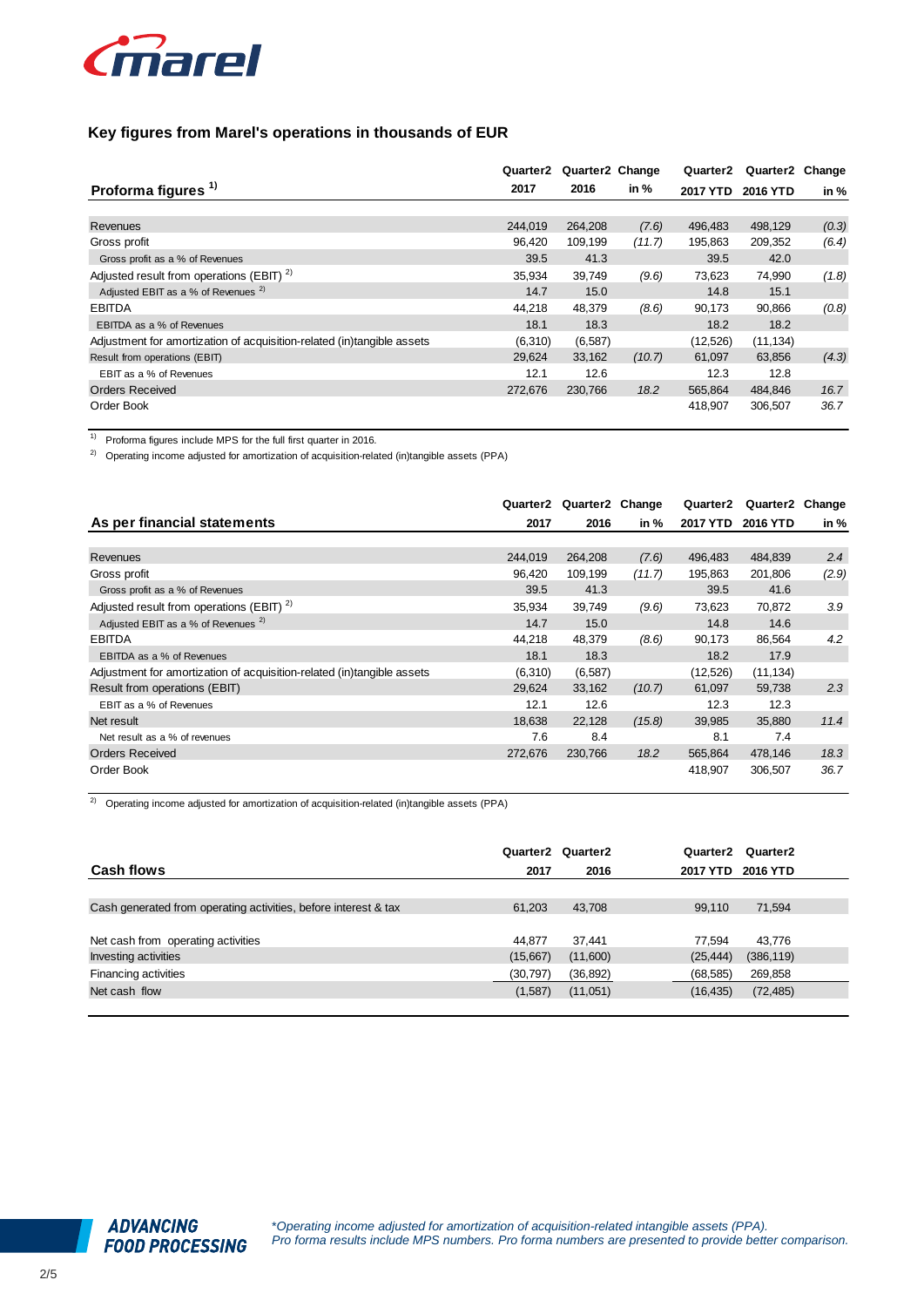

#### **Financial position**

| Net Interest Bearing Debt                                                                       |       |       | (385, 799) | (462, 611) |
|-------------------------------------------------------------------------------------------------|-------|-------|------------|------------|
| Operational working capital 3)                                                                  |       |       | 39,827     | 74,212     |
| <sup>3)</sup> Third party Debtors, Inventories, Net Work in Progress and Third party Creditors. |       |       |            |            |
| <b>Key ratios</b>                                                                               |       |       |            |            |
| Current ratio                                                                                   |       |       | 0.9        | 0.9        |
| Quick ratio                                                                                     |       |       | 0.6        | 0.6        |
| Number of outstanding shares                                                                    |       |       | 707,216    | 717,478    |
| Market cap. in millions of Euros based on exchange rate at end of period                        |       |       | 2,019.4    | 1,350.5    |
| Return on equity                                                                                | 14.2% | 18.9% | 15.2%      | 15.4%      |
| Earnings per share in euro cents                                                                | 2.62  | 3.09  | 5.62       | 5.02       |
| Leverage adjusted result <sup>4)</sup>                                                          |       |       | 2.15       | 2.70       |

#### **Marel agrees to acquire Sulmaq**

Marel has agreed to acquire Sulmaq. The aim is to strengthen Marel's position in Central and South America and ensure better access to a large and growing market for beef and pork.

Established in 1971, Sulmaq is at the forefront of providing primary processing solutions to the pork and beef industries in Central and South America. Sulmaq is based in the state of Rio Grande do Sul in southern Brazil. The company employs around 400 employees and their main solutions include hog slaughtering lines, cattle slaughtering lines, cutting and deboning, viscera processing and food logistics. Sulmaq has a large installed base in Central and South America and strong customer relationships. The company also develops and manufactures precision investment castings for various market segments. Sulmaq's annual revenue is around EUR 25 million.

Over the years, Marel has grown organically as well as through the acquisition of several internationally renowned brands such as MPS, Stork and Scanvaegt. The Sulmaq acquisition is in line with Marel's strategy to be a full line supplier to the poultry, meat and fish industries globally. Brazil is the second largest producer of beef and the third largest producer of poultry meat in the world and this step will strengthen Marel's position in Central and South America. Marel is committed to invest in Brazil and the Central and South American market, due to its growth potential, advanced agriculture and access to resources for the food industry.

The acquisition is expected to close in the third quarter of 2017, subject to customary closing conditions but antitrust approval is not required. Sulmaq's leaders, Fernando Roos, Henrique Roos and Julio Roos, are instrumental for the future of Marel and they will continue in their current positions at Sulmaq. At closing, the management of Sulmaq intends to reinvest part of their proceeds in Marel shares. Sulmaq will be run as a standalone business unit with support from Marel while the companies work on creating the optimal set-up, which will enable them to serve their customers in the best possible way in the future.

## **Markets**

Marel's competitive position is strong and market conditions are good. In Q2, Marel secured order intake of 273 million. The order book was at 419 million compared with 307 million at the end of Q2 2016. In the beginning of Q3, Marel secured its largest order to date with a groundbreaking Greenfield project with Costco and Lincoln premium poultry in the U.S. This new highly automated state-of-the-art poultry plant will deliver 1.6 million chickens per week and have all the latest technology available to ensure high quality food is produced sustainably at affordable prices.

Marel is the leading global provider of advanced processing systems and services to the poultry, meat and fish industries. Marel continues to introduce a steady stream of innovative products to the market that will continue to increase the customers' value and advance food processing going forward.

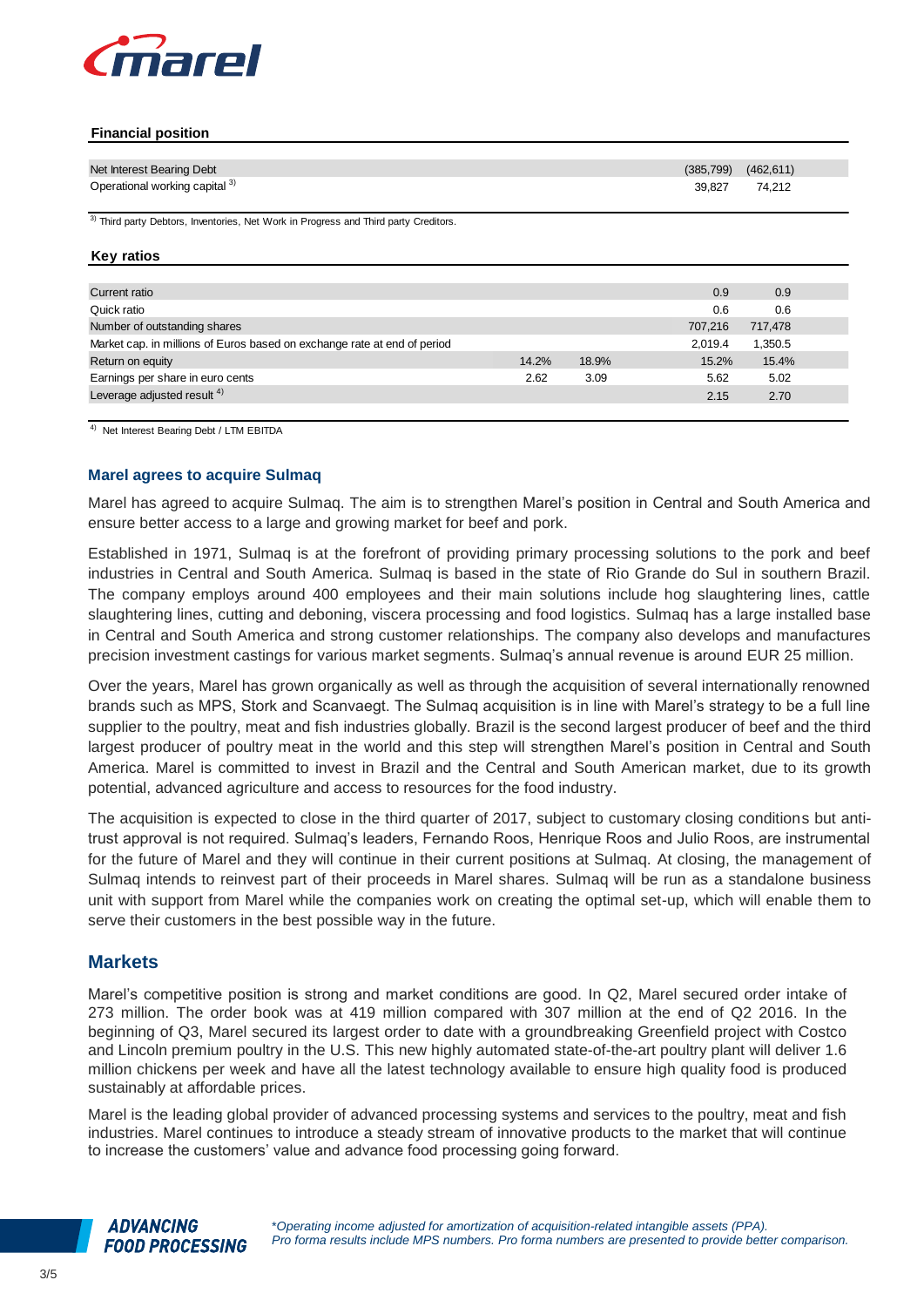

#### **Marel Poultry**

Marel Poultry had an excellent first half of the year with solid operational profit margins, strong volume and good order intake. During the first half of 2017, Marel Poultry generated 268.1 million in revenue and 47.3 million EBIT (17.6% of revenue). Projects were well distributed geographically and between different products. In Q1, a Greenfield project was secured in Russia and in Q2, large orders were secured in Europe and N-America. Marel is reaping the benefits of a steady flow of highly innovative solutions introduced to its markets. Marel Poultry accounted for 54% of Marel's total revenue for 1H 2017.

## **Marel Meat**

The first half of 2017 was good for Marel Meat with good operational margins, volume, and order intake. Large Greenfield projects were secured in South-Korea and in Spain as well as numerous important projects worldwide. Marel's full line offering in the meat industry is well perceived by customers and various cross- and upselling sales were secured. Marel Meat generated 164.5 million in revenue and 23.0 million EBIT\* (14.0% of revenue) during 1H 2017. Marel Meat accounted for 33% of Marel's total revenue for 1H 2017.

#### **Marel Fish**

The Q2 2017 results in Marel Fish are negatively affected by product mix and timing of deliveries of large orders. Marel Fish generated 59.2 million in revenue and 1.7 million EBIT (2.9% of revenue) during 1H 2017. Market conditions in fish remain good and good order intake continues with many large projects. In Q2, a Greenfield project in white fish was secured in Norway. Marel Fish accounted for 12% of Marel's total revenue for 1H 2017.

## **Financial items**

## **Cash flow and investments**

The balance sheet is healthy and net interest bearing debt amounted to 385.8 million at the end of Q2 2017, compared to 462.6 million at the end of Q2 2016.

Operational cash flow before interest and tax was 61.2 million for Q2 2017 compared to 43.7 million in Q2 2016. In Q2, Net debt/EBITDA is x2.15 which is within the range of the targeted capital structure.

Marel continues to invest in the business to prepare for future growth and full potential, which is in line with previous communication. Investment activities are expected to be, on average, above normalized levels for the coming period.

In Q2 2017, Marel purchased 4.7 million treasury shares for a total amount of 15.0 million to be used as a payment for potential future acquisitions, as per the company's announcement on 8 February 2017.

Marel sold 0.4 million treasury shares for EUR 0.4 million in order to fulfill obligations of stock option agreements. At the end of Q2 2017, Marel has 28.4 million treasury shares (end of Q1 2017: 24.0 million treasury shares).

In Q2 2017, Marel secured an extension to and amendments of its long term financing at favorable terms and conditions reflecting its financial strength and current market conditions. The all senior loan facilities are approximately 640 million EUR with initial interest terms EURIBOR/LIBOR +185 bps that will vary in line with Marel's leverage ratio (Net debt/EBITDA) at the end of each quarter. The final maturity is in May 2022. This provides Marel with increased strategic and operational flexibility to support the ambitious growth plan introduced at Marel's Annual General Meeting in March 2017.